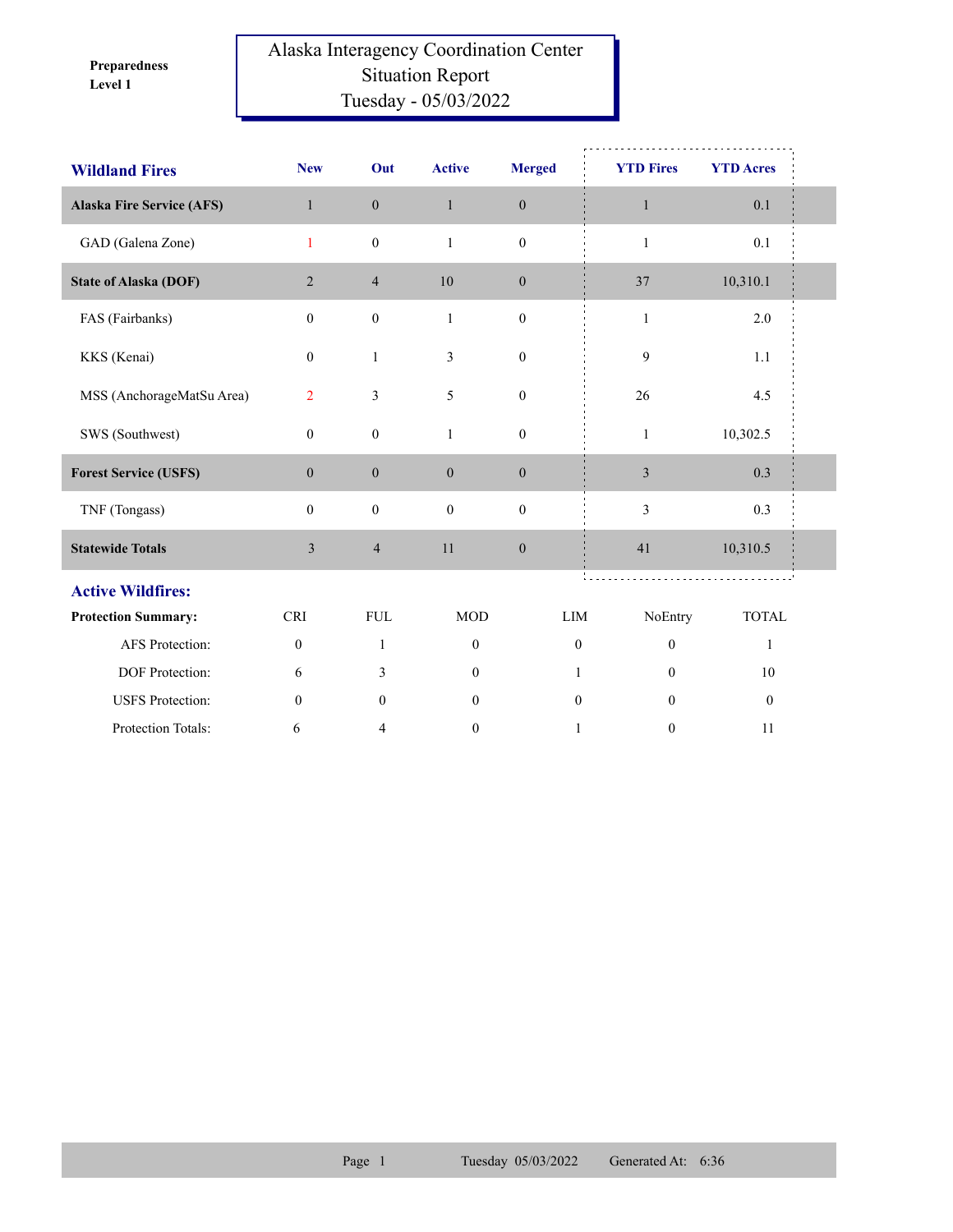## **Active Fires Status Summary**

|                         | Staffed           |                     |                 | Unstaffed           |  |  |
|-------------------------|-------------------|---------------------|-----------------|---------------------|--|--|
|                         | Contained $(S/C)$ | Uncontained $(S/U)$ | Contained (U/C) | Uncontained $(U/U)$ |  |  |
| AFS Protection:         |                   |                     |                 |                     |  |  |
| <b>DOF</b> Protection:  |                   |                     |                 |                     |  |  |
| <b>USFS</b> Protection: |                   |                     |                 |                     |  |  |
| Status Totals:          |                   |                     |                 |                     |  |  |

| <b>Active Fires Acreage Summary</b> |                       |                |  |
|-------------------------------------|-----------------------|----------------|--|
|                                     | Acres                 | Acreage Change |  |
| 3 New                               | 0.3                   |                |  |
| 9 Monitor                           | 10,305.7              | 610.1          |  |
| 3 Out                               | 0.7                   | 0.1            |  |
| 3 Prescribed                        | 18.0                  | 18.0           |  |
| 18 Fires                            | Total Acres: 10,324.7 |                |  |

## **Prescribed Fires**

|                                 | <b>YTD</b> Fires | <b>YTD</b> Acres | <b>New</b> | Active | Out Yesterday |
|---------------------------------|------------------|------------------|------------|--------|---------------|
| Military                        |                  | 3.0              |            |        |               |
| National Park Service           |                  | $1.0\,$          |            |        |               |
| State of Alaska                 |                  | 5.1              |            |        |               |
| U.S. Forest Service             |                  | 14.0             |            |        |               |
| <b>Fuels Management Totals:</b> |                  | 23.1             |            |        |               |

## **Cause Summary For All Fires (Includes Merged Fires But Not Prescribed Fires)**

|        | Unknown: 1      |                | $0.1$ Acres |
|--------|-----------------|----------------|-------------|
|        | Human: 35       |                | 7.3 Acres   |
|        | Undetermined: 5 | 10,303.1 Acres |             |
| Total: | 41              | 10,310.5 Acres |             |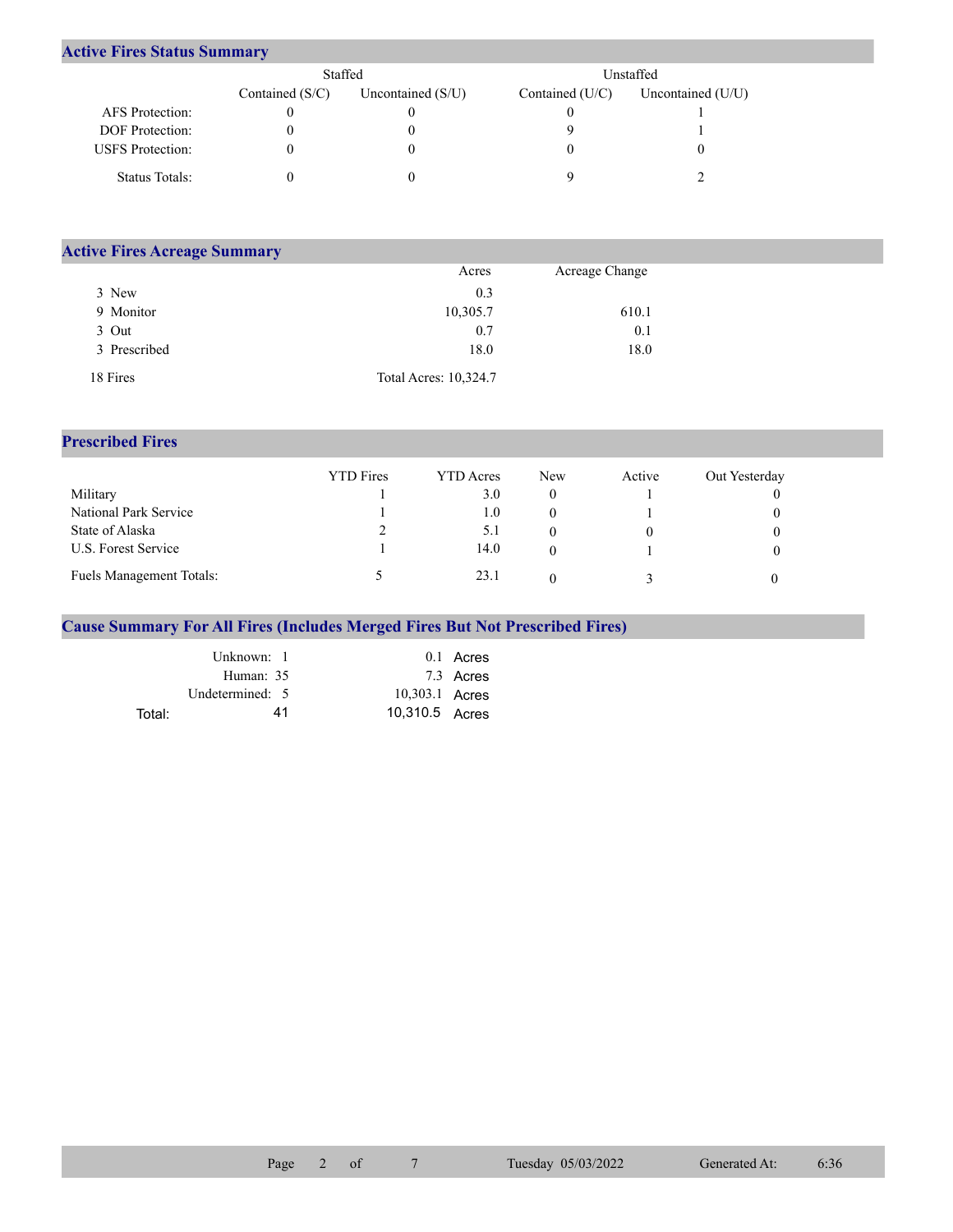| <b>New</b>                                                                                                                                                                      | Count: 3               | Acres: $0.3$      |                                              |                   |                      |                  |
|---------------------------------------------------------------------------------------------------------------------------------------------------------------------------------|------------------------|-------------------|----------------------------------------------|-------------------|----------------------|------------------|
| Daily Report From: 05/02                                                                                                                                                        |                        |                   |                                              |                   | 0.1 Acreage On 05/02 |                  |
| PLW3                                                                                                                                                                            | Lat: $62\,01.7983$     | Status: U/U       |                                              | Acres: $0.1$      | Option: Full         |                  |
|                                                                                                                                                                                 | Lon: 163 15.5933       |                   |                                              | Start Date: 05/02 |                      | Area: GAD        |
|                                                                                                                                                                                 | Owner: ANCSA           | Unit:             | <b>AKVLN-Pitkas Point Native Corporation</b> |                   |                      |                  |
| 044                                                                                                                                                                             | Name: Andreafsky River |                   |                                              |                   | Cause:               | Unknown          |
| Daily Report From: 05/02                                                                                                                                                        |                        |                   |                                              |                   | 0.1 Acreage On 05/02 |                  |
|                                                                                                                                                                                 |                        |                   |                                              |                   |                      |                  |
|                                                                                                                                                                                 | Lat: $61\,36.3867$     | Status: Out 05/02 |                                              | Acres: 0.1        |                      | Option: Critical |
| 201043                                                                                                                                                                          | Lon: $14926.7150$      |                   |                                              | Start Date: 05/02 | Area: MSS            |                  |
|                                                                                                                                                                                 | Owner: Private         | Unit:             | <b>AKPRI-Private</b>                         |                   |                      |                  |
| 043                                                                                                                                                                             | Name: Mulchatna        |                   |                                              |                   | Cause:               | Undetermined     |
| The fire was reported by Forestry Prevention as an unattended burn. On scene Prevention found escaped burn pile<br>smoldering. The fire was contained, controlled, and put out. |                        |                   |                                              |                   |                      |                  |
| Daily Report From: 05/02                                                                                                                                                        |                        |                   |                                              |                   | 0.1 Acreage On 05/02 |                  |
|                                                                                                                                                                                 | Lat: 61 47.5567        | Status: U/C       |                                              | Acres: 0.1        | Option: Full         |                  |
| 201042                                                                                                                                                                          | Lon: 148 32.3250       |                   |                                              | Start Date: 05/02 | Area: MSS            |                  |

Unit: **AKPRI-Private** 

The fire was reported by Mat-Su D.O. One Forestry engine responded, on scene they found an escaped burn pit creeping. The fire was contained and controlled.

Name: **Fishlake**

Owner: Private

**042**

Cause: **Human**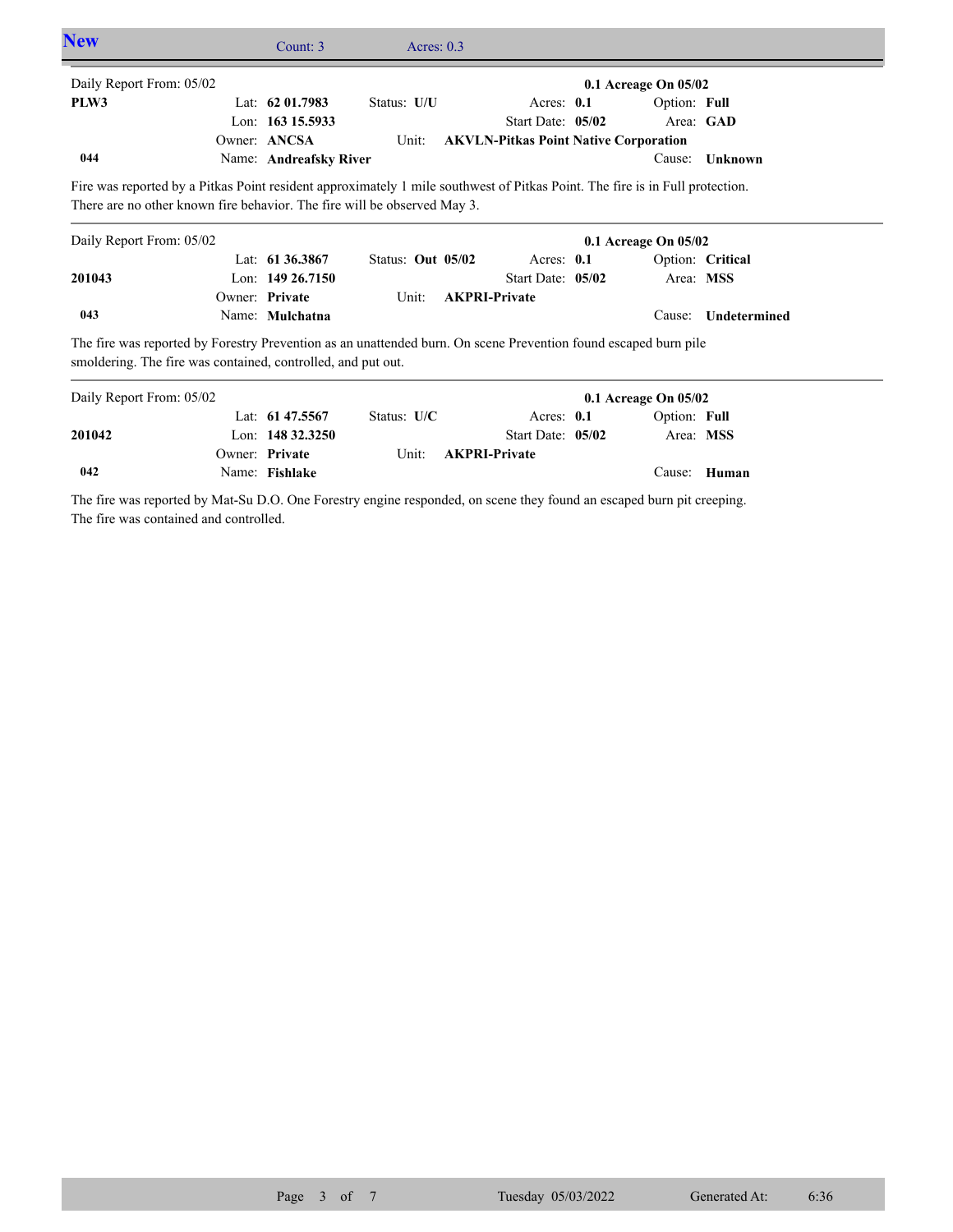| <b>Monitor</b> | Count: 9 | Acres: 10,305.7 | Acreage Change: 610.1 |  |
|----------------|----------|-----------------|-----------------------|--|
|----------------|----------|-----------------|-----------------------|--|

**These fires are currently in monitor status. Monitoring schedules are based on defined timeframes, but are dependent on available resources, and weather conditions. When monitoring occurs, information will be updated.**

| Daily Report From: 05/02                              |              |                           |               |                                                         | No Acreage Change Since 05/01 |                  |                               |
|-------------------------------------------------------|--------------|---------------------------|---------------|---------------------------------------------------------|-------------------------------|------------------|-------------------------------|
|                                                       |              | Lat: 61 18.7267           | Status: U/C   | Acres: $0.6$                                            |                               |                  | Option: Critical              |
| 201040                                                |              | Lon: 149 29.4350          |               | Start Date: 05/01                                       |                               | Area: MSS        |                               |
|                                                       | Owner: State |                           | Unit:         | <b>AKDNS-AK Dept. Natural Resources</b>                 |                               |                  |                               |
| 040                                                   |              | Name: Upper Lowland       |               |                                                         |                               | Cause:           | Human                         |
| Forestry checked the fire and found no heat or smoke. |              |                           |               |                                                         |                               |                  |                               |
| Last Report: 05/01                                    |              |                           |               |                                                         | 0.1 Acreage On 05/01          |                  |                               |
|                                                       |              | Lat: 61 30.4790           | Status: U/C   | Acres: 0.1                                              |                               |                  | Option: Critical              |
| 201039                                                |              | Lon: $14940.0100$         |               | Start Date: 05/01                                       |                               | Area: MSS        |                               |
|                                                       | Owner: State |                           | Unit:         | <b>AKDNS-AK DNR-Mental Health Trust</b>                 |                               |                  |                               |
| 039                                                   |              | Name: Shearwater          |               |                                                         |                               | Cause:           | Human                         |
| Last Report: 05/01                                    |              |                           |               |                                                         |                               |                  | No Acreage Change Since 04/30 |
|                                                       |              | Lat: $64\,54.5460$        | Status: U/C   | Acres: 2.0                                              |                               | Option: Full     |                               |
| 211036                                                |              | Lon: 146 27.2450          |               | Start Date: 04/30                                       |                               | Area: FAS        |                               |
|                                                       | Owner: State |                           | Unit:         | <b>AKDNS-AK Dept. Natural Resources</b>                 |                               |                  |                               |
| 036                                                   |              | Name: CHSR Shooting Range |               |                                                         |                               |                  | Cause: Human                  |
| Last Report: 04/30                                    |              |                           |               |                                                         | 0.1 Acreage On 04/30          |                  |                               |
|                                                       |              | Lat: 61 38.9067           | Status: U/C   | Acres: 0.1                                              |                               |                  | Option: Critical              |
| 201032                                                |              | Lon: 149 25,8533          |               | Start Date: 04/30                                       |                               | Area: MSS        |                               |
|                                                       | Owner: State |                           | Unit:         | <b>AKDTS-AK Dept. Transportation</b>                    |                               |                  |                               |
| 032                                                   |              | Name: Ashwood Loop        |               |                                                         |                               |                  | Cause: Human                  |
| Last Report: 05/01                                    |              |                           |               |                                                         |                               |                  | No Acreage Change Since 04/29 |
| PLL9                                                  |              | Lat: 60 27.6090           | Status: U/C   | Acres: 0.1                                              |                               | Option: Full     |                               |
| 203029                                                |              | Lon: $15059.3930$         |               | Start Date: 04/29                                       |                               |                  | Area: <b>KKS</b>              |
|                                                       |              | Owner: ANCSA              | Unit:         | <b>AKVLN-Salamatof Native Association, Incorporated</b> |                               |                  |                               |
| 029                                                   |              | Name: Salamatof           |               |                                                         |                               |                  | Cause: Human                  |
|                                                       |              |                           |               |                                                         |                               |                  |                               |
| Last Report: 04/28                                    |              |                           |               |                                                         | 0.1 Acreage On 04/28          |                  |                               |
|                                                       |              | Lat: $60\,23.5867$        | Status: $U/C$ | Acres: $0.1$                                            |                               |                  | Option: Critical              |
| 203027                                                |              | Lon: 151 10.3383          |               | Start Date: 04/28                                       |                               | Area: <b>KKS</b> |                               |
|                                                       |              | Owner: Private            | Unit:         | <b>AKPRI-Private</b>                                    |                               |                  |                               |
| 027                                                   |              | Name: Reflection Lake     |               |                                                         |                               |                  | Cause: Human                  |
| Last Report: 04/28                                    |              |                           |               |                                                         | 0.1 Acreage On 04/28          |                  |                               |
|                                                       |              | Lat: 61 35.4233           | Status: U/C   | Acres: 0.1                                              |                               |                  | Option: Critical              |
| 201026                                                |              | Lon: 149 16.4817          |               | Start Date: 04/28                                       |                               | Area: MSS        |                               |
|                                                       |              | Owner: Private            | Unit:         | <b>AKPRI-Private</b>                                    |                               |                  |                               |
| 026                                                   |              | Name: Shenandoah          |               |                                                         |                               |                  | Cause: Human                  |
| Last Report: 04/29                                    |              |                           |               |                                                         | No Acreage Change Since 04/27 |                  |                               |
|                                                       |              | Lat: 60 29.0380           | Status: U/C   | Acres: 0.1                                              |                               |                  | Option: Critical              |
| 203025                                                |              | Lon: 151 03.6370          |               | Start Date: 04/27                                       |                               | Area: KKS        |                               |
|                                                       | Owner: City  |                           | Unit:         | <b>AKAKS-Soldotna, City of</b>                          |                               |                  |                               |
| 025                                                   |              | Name: Soldotna Creek      |               |                                                         |                               |                  | Cause: Human                  |
|                                                       |              |                           |               |                                                         |                               |                  |                               |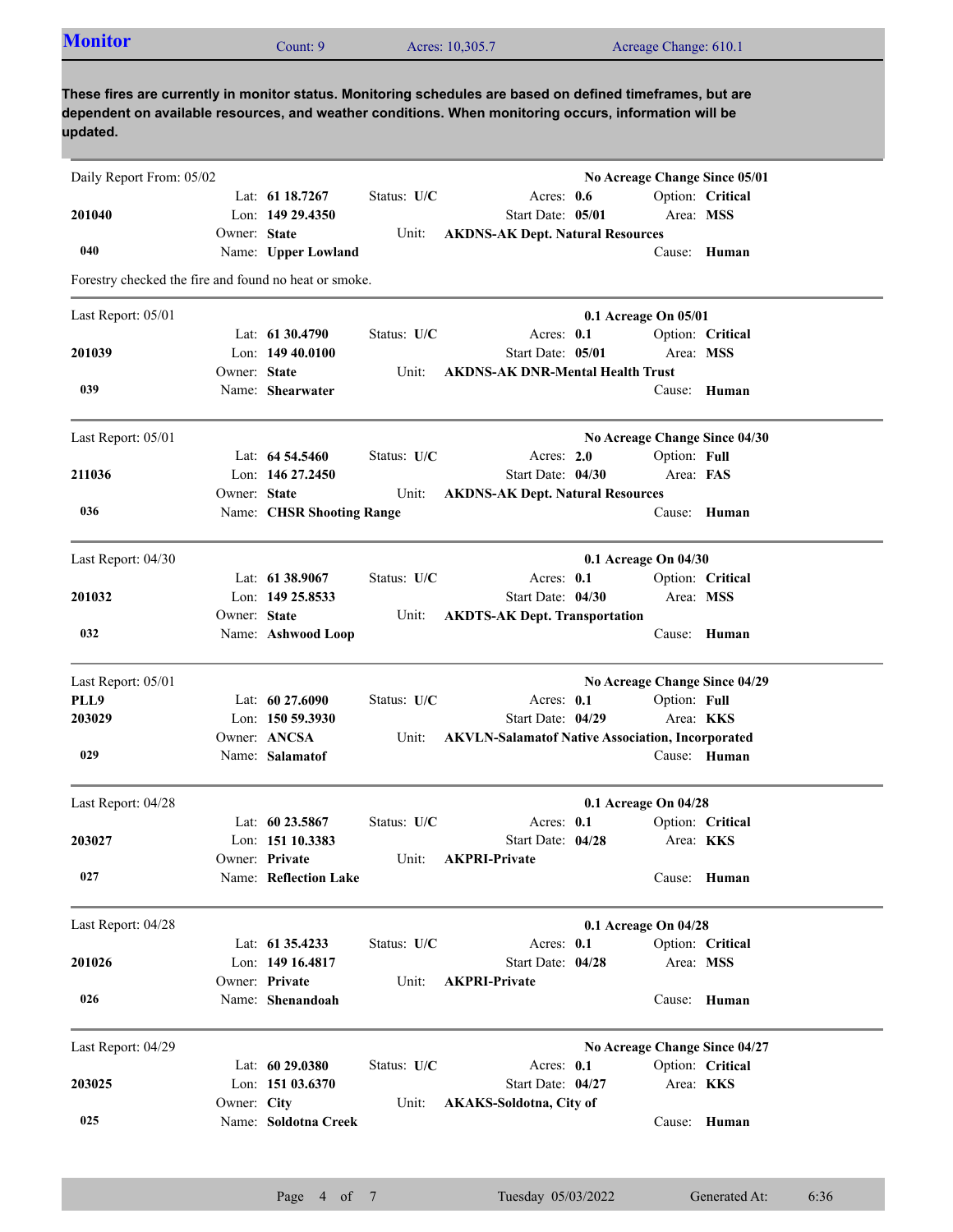| <b>Monitor</b> | Count: 9 | Acres: 10,305.7 | Acreage Change: 610.1 |  |
|----------------|----------|-----------------|-----------------------|--|
|----------------|----------|-----------------|-----------------------|--|

**These fires are currently in monitor status. Monitoring schedules are based on defined timeframes, but are dependent on available resources, and weather conditions. When monitoring occurs, information will be updated.**

| Last Report: 04/26 |                     |             |                                            |                 |           | 609.7 Acreage Change Since 04/23 |
|--------------------|---------------------|-------------|--------------------------------------------|-----------------|-----------|----------------------------------|
| PKS1               | Lat: $60\,32.1500$  | Status: U/U |                                            | Acres: 10,302.5 |           | Option: Limited                  |
| 204012             | Lon: $160\,54.7500$ |             | Start Date: $04/16$                        |                 | Area: SWS |                                  |
| <b>PNPKS1</b>      | Owner: USFWS        | Unit:       | AKYDR-Yukon Delta National Wildlife Refuge |                 |           |                                  |
| 012                | Name: Kwethluk      |             |                                            |                 | Cause:    | Undetermined                     |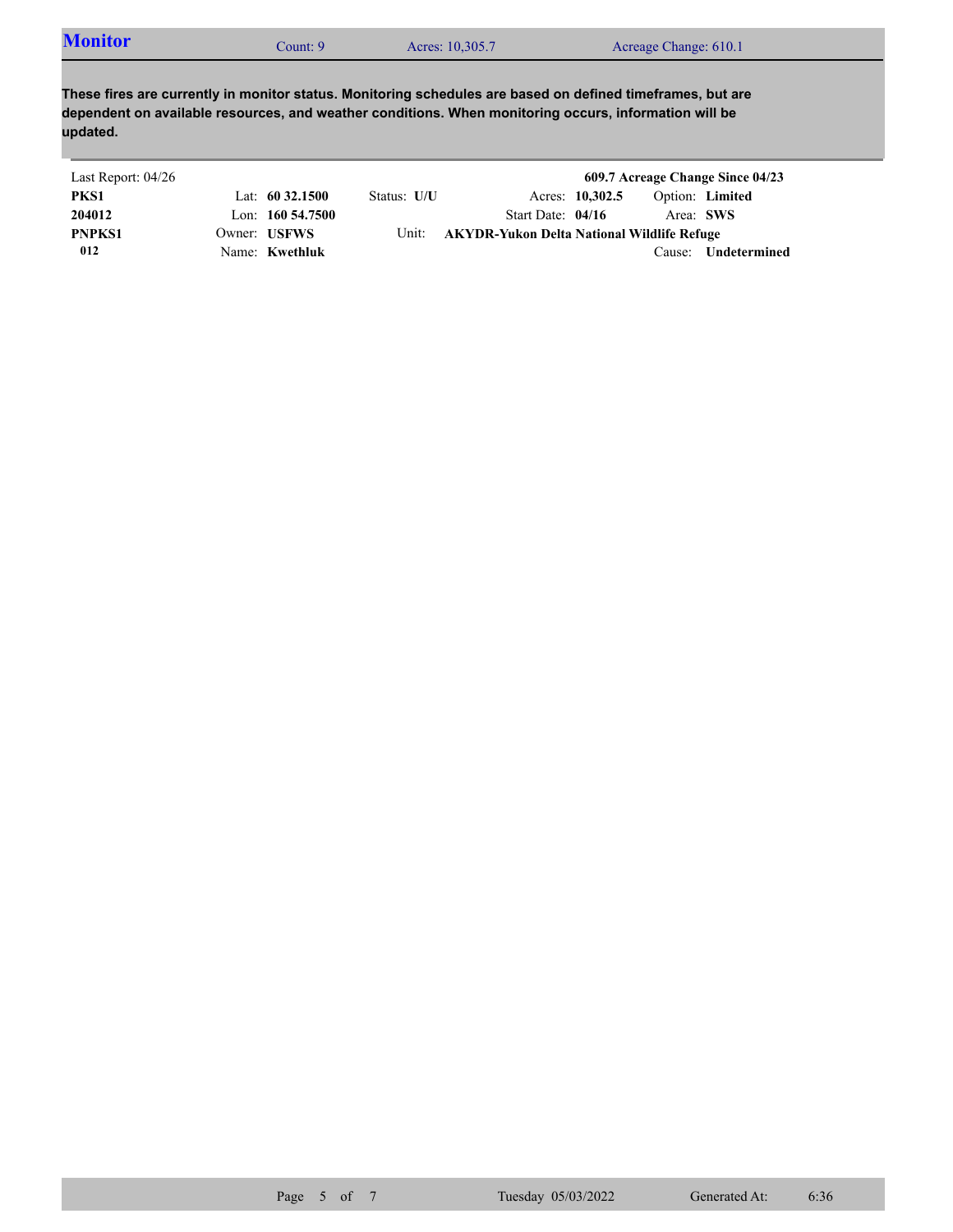| Out                                                                                                                                                    | Count: 3                 | Acres: $0.7$      |                                     | Acreage Change: 0.1           |                  |
|--------------------------------------------------------------------------------------------------------------------------------------------------------|--------------------------|-------------------|-------------------------------------|-------------------------------|------------------|
| Daily Report From: 05/02                                                                                                                               |                          |                   |                                     | 0.1 Acreage On 05/02          |                  |
|                                                                                                                                                        | Lat: $6029.0183$         | Status: Out 05/02 | Acres: $0.1$                        |                               | Option: Critical |
| 203041                                                                                                                                                 | Lon: 151 04.6083         |                   | Start Date: 05/01                   | Area: KKS                     |                  |
|                                                                                                                                                        | Owner: Private           | Unit:             | <b>AKPRI-Private</b>                |                               |                  |
| 041                                                                                                                                                    | Name: Hillcrest          |                   |                                     |                               | Cause: Human     |
| DOF personnel came across an unattended burn after hours that had escaped into the wildland. Fire was called contained,<br>controlled and out at 2030. |                          |                   |                                     |                               |                  |
| Daily Report From: 05/02                                                                                                                               |                          |                   |                                     | No Acreage Change Since 05/01 |                  |
|                                                                                                                                                        | Lat: $61\,32.9767$       | Status: Out 05/02 | Acres: $0.1$                        |                               | Option: Critical |
| 201038                                                                                                                                                 | Lon: $14935.5200$        |                   | Start Date: 05/01                   | Area: MSS                     |                  |
|                                                                                                                                                        | Owner: Private           | Unit:             | <b>AKPRI-Private</b>                |                               |                  |
| 038                                                                                                                                                    | Name: Rue De La Paix     |                   |                                     | Cause:                        | Human            |
| The fire was declared out.                                                                                                                             |                          |                   |                                     |                               |                  |
| Daily Report From: 05/02                                                                                                                               |                          |                   |                                     | No Acreage Change Since 05/01 |                  |
| PLT4                                                                                                                                                   | Lat: 61 28.5800          | Status: Out 05/02 | Acres: $0.5$                        |                               | Option: Critical |
| 201037                                                                                                                                                 | Lon: $14852.5500$        |                   | Start Date: 05/01                   | Area: MSS                     |                  |
| Owner: BLM                                                                                                                                             |                          | Unit:             | <b>AKADD-Anchorage Field Office</b> |                               |                  |
| 037                                                                                                                                                    | Name: MP 6 Knik River Rd |                   |                                     | Cause:                        | Human            |

Forestry returned with one engine, they walked the perimeter. Finding no heat or smoke, Forestry called the fire out.